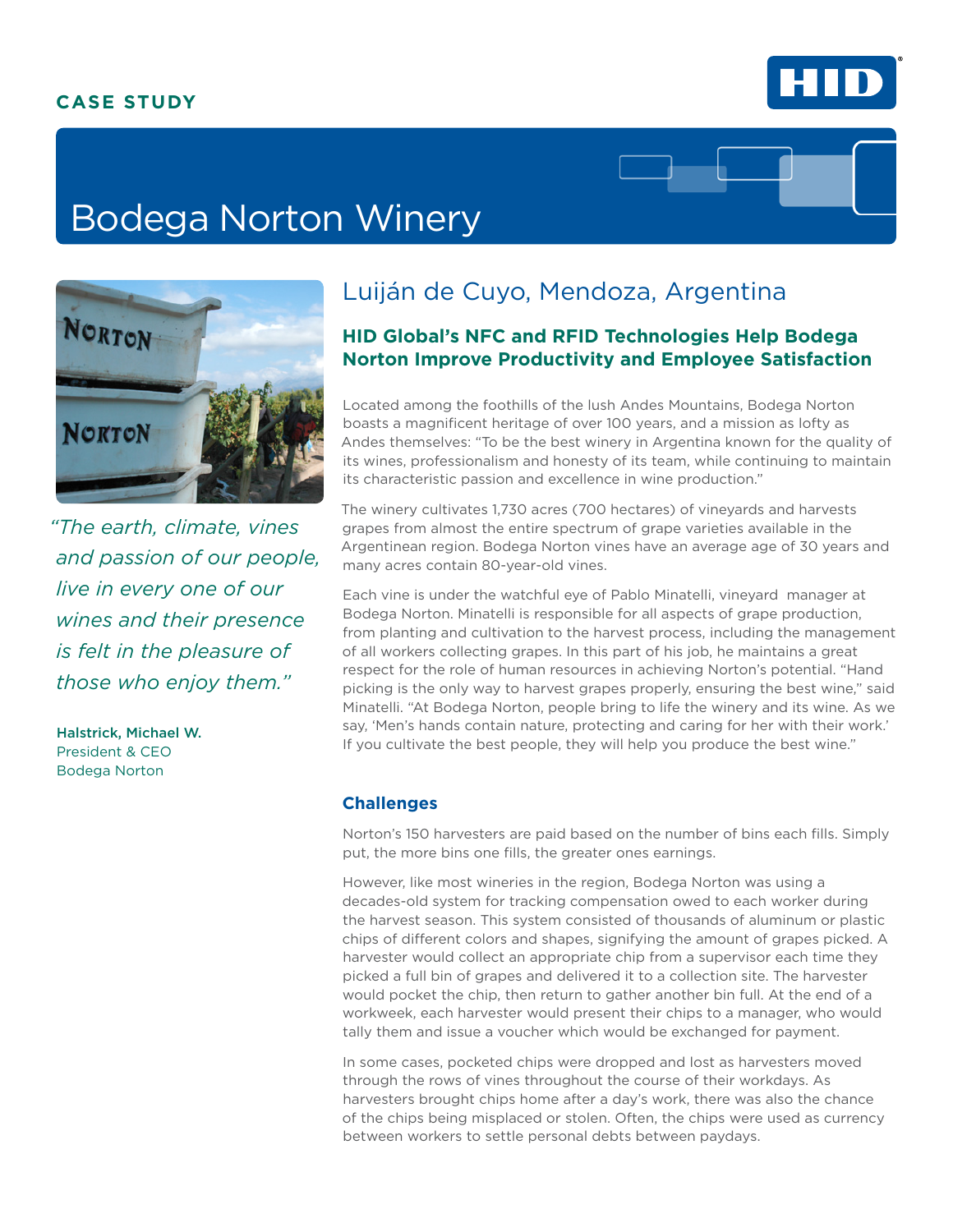



The chip system presented other inherent administrative and logistical difficulties as well. The paper-based system required that one day each week be set aside for collecting, counting and processing the chips. On that day, harvesters were unable to earn compensation collecting grapes and the winery did not have grapes to proceed with wine production.

#### **Solutions**

HID Global radio frequency identification (RFID) technology combined with near field communication (NFC) interoperability brings 21st century expertise to age-old processes and Bodega Norton can focus more time and attention on winemaking.

 "We sat down with the people at Bodega Norton and reviewed the entire production process, from vine to bottle, to identify how HID's RFID technology could help improve efficiency, accuracy and productivity, while still ensuring the highest quality finished product," said Guillermo Ibarraran, sales manager, Latin America, Identification Technologies with HID Global. "Based on Norton's philosophy that people bring life to the wine, we decided it was important to begin with the harvesters."

First, the cumbersome, inefficient chips were eliminated. Instead, each harvester was issued an armband equipped with a contactless ISO MIFARE card that uniquely identifies each worker. These cards are resistant to moisture and fluctuating temperatures, ensuring that they withstand daily use and exposure to outdoor elements while being worn in the fields.

Each harvester now gathers grapes into a collection bin and when the collection bin is full, the grapes are transferred to receiving bins that are tagged with HID Epoxy Disc tags. Epoxy Disc tags are ruggedized transponders that perform very well in outdoor environments.

Fundación Ada Byron (FAB), the system integrator partnering with HID Global on the Norton project, outfitted vineyard supervisors with NFC-enabled cellular phones. Each supervisor now simply places his phone next to the harvester's armband and then near the Epoxy Disc tag on the receiving bin he has filled. An audible tone assures both the harvester and supervisor that each collection bin has been counted and credited to the appropriate harvester.

"Incorporating NFC technology enabled cost-efficient software development and eliminated the need to invest in dedicated RFID readers — thanks to interoperable HID Global cards and tags," said Héctor Franco, of Fundación Ada Byron. "More importantly, they allow us to incorporate Internet access and the integration of applications, such as GPS and accounting into the system." Using NFC technology made it possible for the new system to be introduced through familiar smartphones that supervisors were already accustomed to keeping with them in the field.

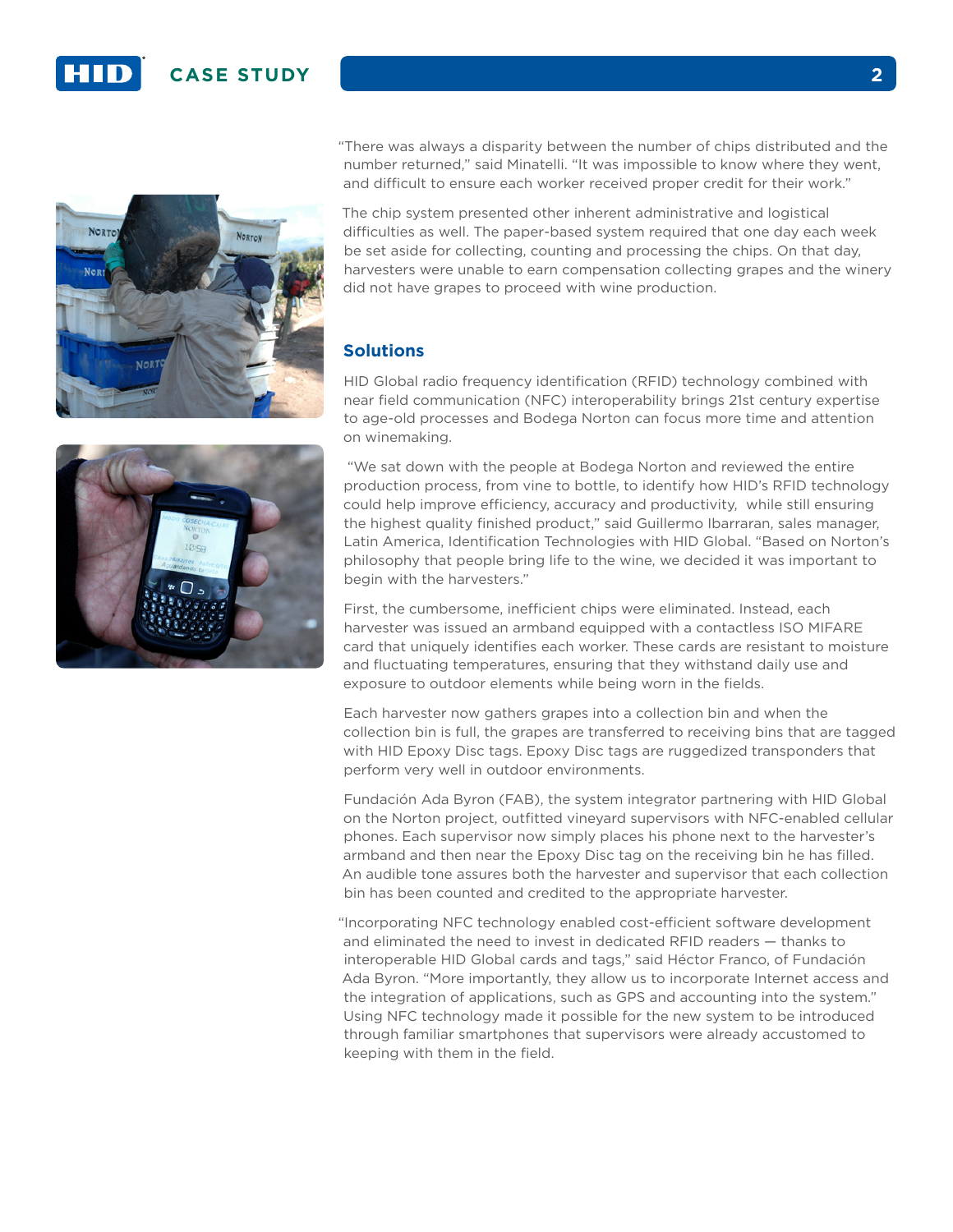



#### **Results**

The HID Global and FAB solution drastically improved Bodega Norton's productivity, through more efficient use of resources. Norton's 150 harvesters and their supervisors are now able to devote one additional day each week to gathering grapes. That day was previously spent unproductively collecting chips and issuing vouchers — a time and expense that added no value to the wine-making process.

For supervisors, gone is the disparity between chips issued and chips collected. They can generate balanced records of credits distributed and accurate forecasts of salary payments. In addition, they can precisely evaluate harvest yields on an individual basis, rewarding those who work most quickly and efficiently.

The harvesters appreciate the faster, easier system. They no longer fear lost or misplaced chips, reporting the new system to be more reliable and secure. As a result, they are more satisfied that they are being compensated fairly, and motivated by knowing their efforts will be properly rewarded. Further, by eliminating the day that used to be needed to for Norton supervisors to collect chips and issue vouchers, each harvester can now devote more time to earning.

Satisfied harvesters is one reason Bodega Norton was recognized in 2010 by the consulting firm Great Place to Work, as amongst the best companies to work for in Argentina — the only winery to appear in this ranking.

Harvester satisfaction yields better results for all parties involved, and according to Mr. Minatelli, "Thanks to the efficiencies of the new RFID system, we pay better than other vineyards, and that means we attract the best harvesters. With the best people, and reduced administrative time and expense, we get a better harvest and better yield."

Bodega Norton also discovered that the new RFID and NFC driven system generates more detailed, real-time information that can be used to guide better management decisions. Replacing the error-prone paper-based system provides a clearer picture of who is working, where and when they are working, and how many bins of grapes are being harvested.

 "Ultimately, HID Global's technology is helping Bodega Norton achieve our mission of presenting the best wines to our customers," said Minatelli.

#### **Cultivating Benefits for the Future**

Bodega Norton plans to apply RFID technology and automation to improve quality, productivity and efficiency at virtually every stage of the process from grapevine to glass.

"HID Global is uniquely qualified to assist Bodega Norton as they expand their use of RFID technology," said Richard Aufreiter, director of product marketing, Identification Technologies with HID Global. "We offer the industry's most diverse and flexible line of interoperable RFID tags and transponders, plus proven expertise and a global network of integrator partners. Beginning with the grape harvest, HID and FAB can help Norton improve quality, optimize data accuracy and streamline critical systems at every stage of the wine production and distribution process."